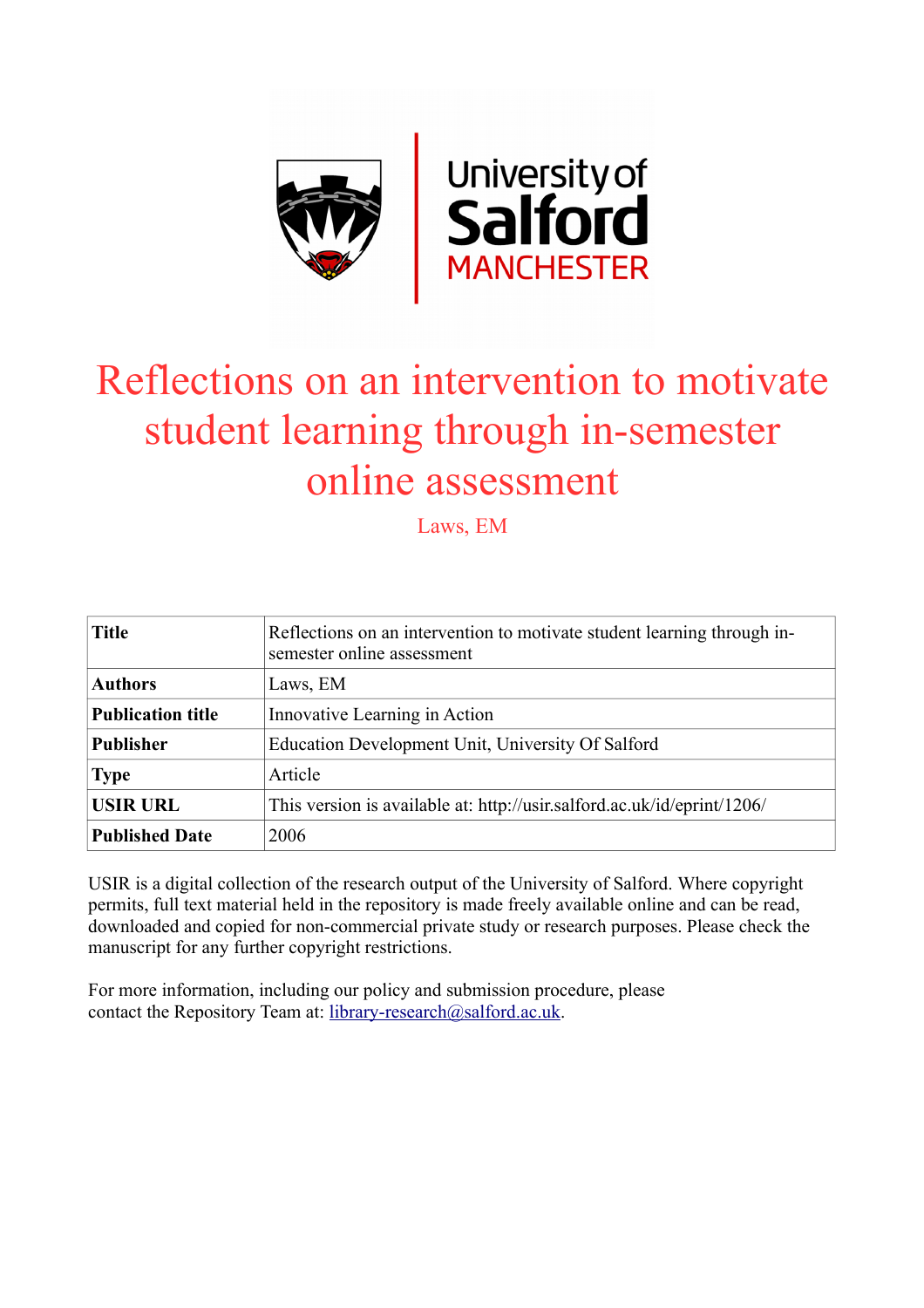# Reflections on an intervention to Motivate Student Learning through in-semester Online Assessment

## **Elizabeth M Laws** e.m.laws@salford.ac.uk

# School of Computing, Science and Engineering

## **Introduction**

In my experience engineering degree programmes are relatively demanding in terms of class contact hours which are typically up to a factor of two greater than many equivalent arts based courses. The predominant teaching strategy involves lectures and tutorials which usually take on the form of problem solving sessions and laboratory work. This commitment of time taken together with the necessary study required to complete assignments and coursework means that a consistently, steady work pattern is generally a prerequisite of success.

In my role as a lecturer in engineering I have found that increasingly academic ability needs to be supplemented by motivation, effort and a structured work ethic. Furthermore, anecdotal evidence suggests that many students cannot manage their learning without significant levels of support, guidance and direction, particularly at levels 0 and 1. This may in part be attributed to the teaching methods that students have been exposed to earlier in their education which appear to be increasingly prescriptive. However, difficulties are often exacerbated by financial pressures which require an increasing proportion of the student body to undertake part-time work with unsocial working hours often disrupting attendance at classes. A vicious circle can ensue whereby inability to manage learning serves to de-motivate and lack of motivation in turn further reduces the ability to manage study, possibly leading ultimately to failure and/or withdrawal.

In Laws 2002; 2003 and 2004 I explain how I have used a variety of approaches to present material to students utilising a range of methods in an effort to support and motivate students. I have extensively used the Blackboard Virtual Learning Environment (VLE) to provide electronic access to lecture material and tutorial questions (with solutions provided later). Since 2003 I have presented recorded lectures on Blackboard. Whilst these interventions have generally been well received by students it seems that wiithout a positive inducement or requirement for engaging with the VLE there is still a minority who choose not to avail themselves of VLE support. Seemingly a proportion of these simply prefer face to face delivery methods and 'live' class contact. Rather than being switched on by technology they appear to be switched off. I feel that these students are disadvantaged, in that they then do not for example, benefit from the solutions to tutorial questions and the extra materials delivered electronically. Thus I have set out to determine a means of encouraging the reluctant. In the academic year 2004-5 as a pilot exercise, I changed the assessment strrategy for two level 1 modules so that 20% of the module mark was allocated to four on-line tests set and taken in 'Blackboard'. I hoped that this would be a sufficient spur to encourage all students to use 'Blackboard'. More significantly perhaps, I also hoped that students would be motivated to work steadily throughout the semester in regular preparation for the on-line assessments (which concentrated on key aspects of module content) and that this would in turn, prove useful in preparation for the end of semester examination.

# **Piloting On-Line Assessments in Engineering Thermodynamics and Fluid Mechanics at level 1**

For the semester 1 module Engineering Thermodynamics I constructed four tests focusing on:

- Basic concepts e.g. closed, open system, flow and non-flow processes and the first law of thermodynamic
- The steady flow energy equation and some applications
- The perfect gas and applications to flow and non-flow processes and gas mixtures
- Steam cycles and the second law

I tried to ensure that each assessment included a balanced mix of questions allowing students to demonstrate basic knowledge and understanding and questions involving mathematical manipulation, application and detailed calculations. I carefully considered the visual impact of the tests and where possible included diagrams and figures to facilitate learning. For each assessment the questions were added to a question pool of (totaling 20 in all) and individual students were allocated a random mix of five to complete in a one hour time slot. The actual assessments were made live at a pre-determined time and the students took them under supervised conditions.

The results from the pilot were encouraging since the majority of students attended on each occasion and the average mark achieved for each test was around 55% with a standard deviation in each case of around 9%. The spread of marks in each test ranged between 20% and 100%. Overall of the 39 students taking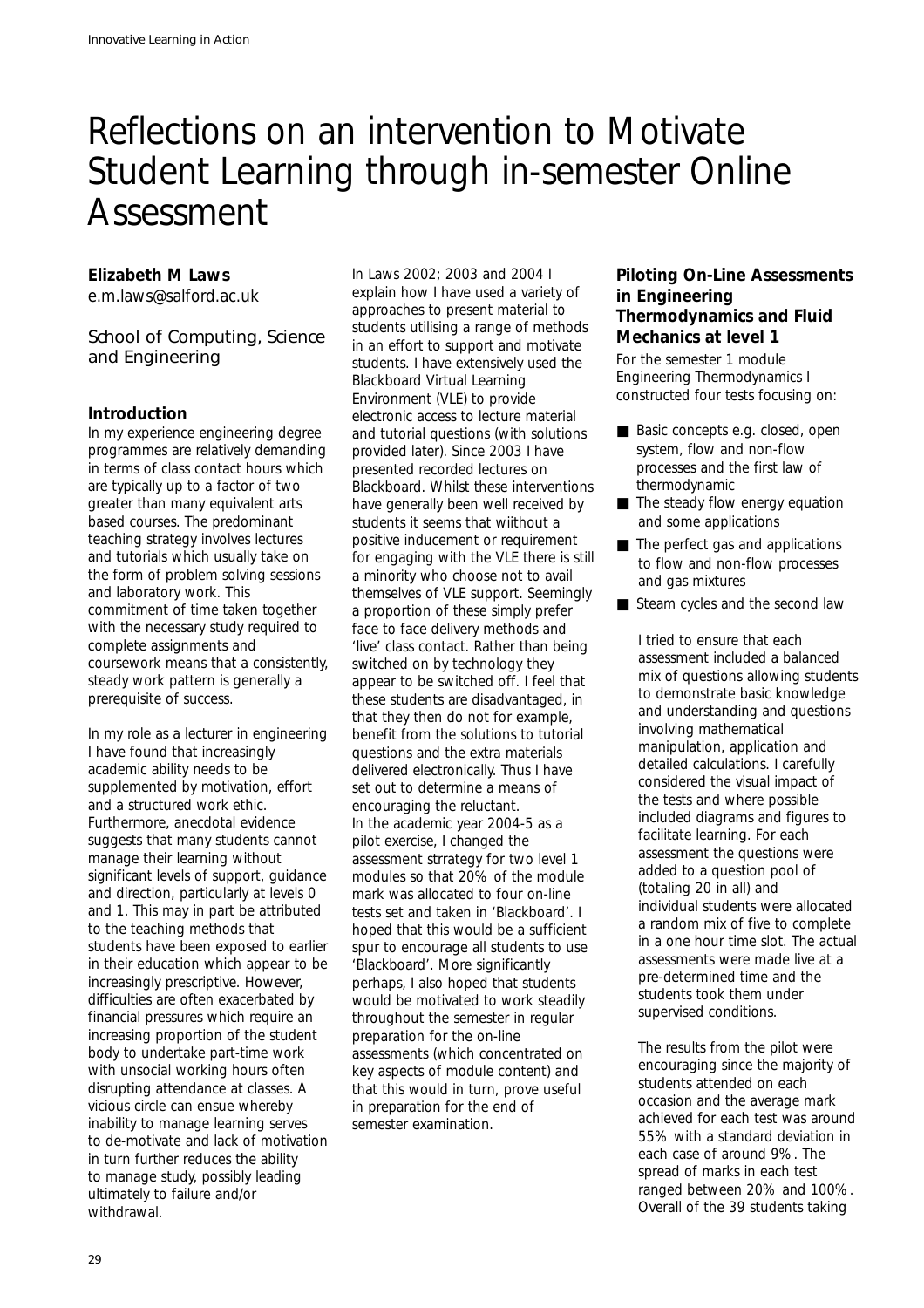the module (each required to take 4 tests) only eight tests were missed and of the 144 tests taken only eight marks were below 40%.

Students who achieved less than 40% in any individual test were given the opportunity to take the test again at a later date with the proviso that marks would be capped at 40%. Of course steps were taken to ensure that resit candidates would not see questions identical to the original set drawn from the pool. This opportunity was designed to encourage students to maintain effort and work harder if they were having difficulties and to ensure that the assessments did not adversely affect individual progression to the next level (requiring a minimum overall mark of 40% in all modules). In the first test three students chose to re-sit whilst two who could have re-taken chose not to do so having achieved a mark of 30%. A similar pattern emerged in subsequent tests.

The principle of the online assessments was extended in semester II to the Fluid Mechanics module. In addition to the students who had taken the Engineering Thermodynamics module in the previous semester, this module included a cohort of Civil Engineering students for whom the approach was totally new.

The four topics tested for were:

- Pressure measurement
- Forces on Submerged Surfaces
- Application of Bernoulli's Equation and the Momentum Equation
- Dimensional Analysis and losses in pipe systems.

As in Engineering Thermodynamics the tests were taken at set times and in defined supervised locations. However because of the larger number of students involved two

testing sessions were required on each occasion putting pressure on both staff resources and room availability. Once again the students engaged well with the on-line assessments and a positive effect on student learning may be inferred from an overall improvement in student exam marks in this module.

# **Extending On-line Assessments to Aerofluid Dynamics at level 2**

Having considered the pilot to be a relative success I planned to extend the use of on-line assessments to level 2 BEng/MEng cohorts for the academic year 2005-6. I considered introducing the assessments to the parallel BSc cohort at both levels 1 and 2, but decided against it in the light of concerns about managing the testing of so many students. Subsequently as the start of the first semester approached I realised that it was impractical to require the students to undertake the assessments at specified times and places, (the method used in 2004-5). This was because at both levels 1 and 2 some of the students involved were on Pilot Studies programmes which took groups of them out every day for flying sessions and it was impossible to identify any times when tests could be organised. Thus tests were made live on selected days, (notified in advance to the students) and an individual student could choose to take the test any time on that day. Since the students could have access to course materials at the time of taking the test I had to carefully consider the nature of the questions asked. I continued to use a question pool and restricted initial feedback to an overall mark. This was to ensure that those having undergone the assessment could not relay comments to others who had yet to take a test and may have been confronted with the same question.

Once all students had taken the assessment more detailed feedback was made available. Furthermore, to introduce a measure of 'policing' I split the cohort into four different groups and each student was e-mailed the day before the test with a password to enable them to access their assessment. In general this method of testing worked well – there were occasional difficulties with the 'Blackboard' server going down or a test being timed out whilst some students were mid-test but these were overcome by simply re-setting the test and enabling the student to start again (with a different set of questions).

**Students' reactions to online assessment and impact on attendance at timetabled classes: preliminary insights** In trying to persuade colleagues to use learning technologies to supplement and enhance their teaching a fairly common concern appears to be that provision of materials that students can access remotely inadvertently encourages them to miss classes with an attendant adverse impact on opportunities for learning. In my experience however, this is not the case.

In order to try to gauge the impact of the use of learning technologies, as outlined, on student engagement with face-to-face sessions I have tried to carefully monitor attendance at timetabled classes. The results from the 2004-5 pilot initially suggested that a variety of media in teaching had encouraged students to attend classes.

Student attendance at timetabled classes was similarly monitored in 2005-6 at levels 1 and 2. As outlined earlier, there were two distinct streams BEng/MEng and BSc all of whom were supplied with course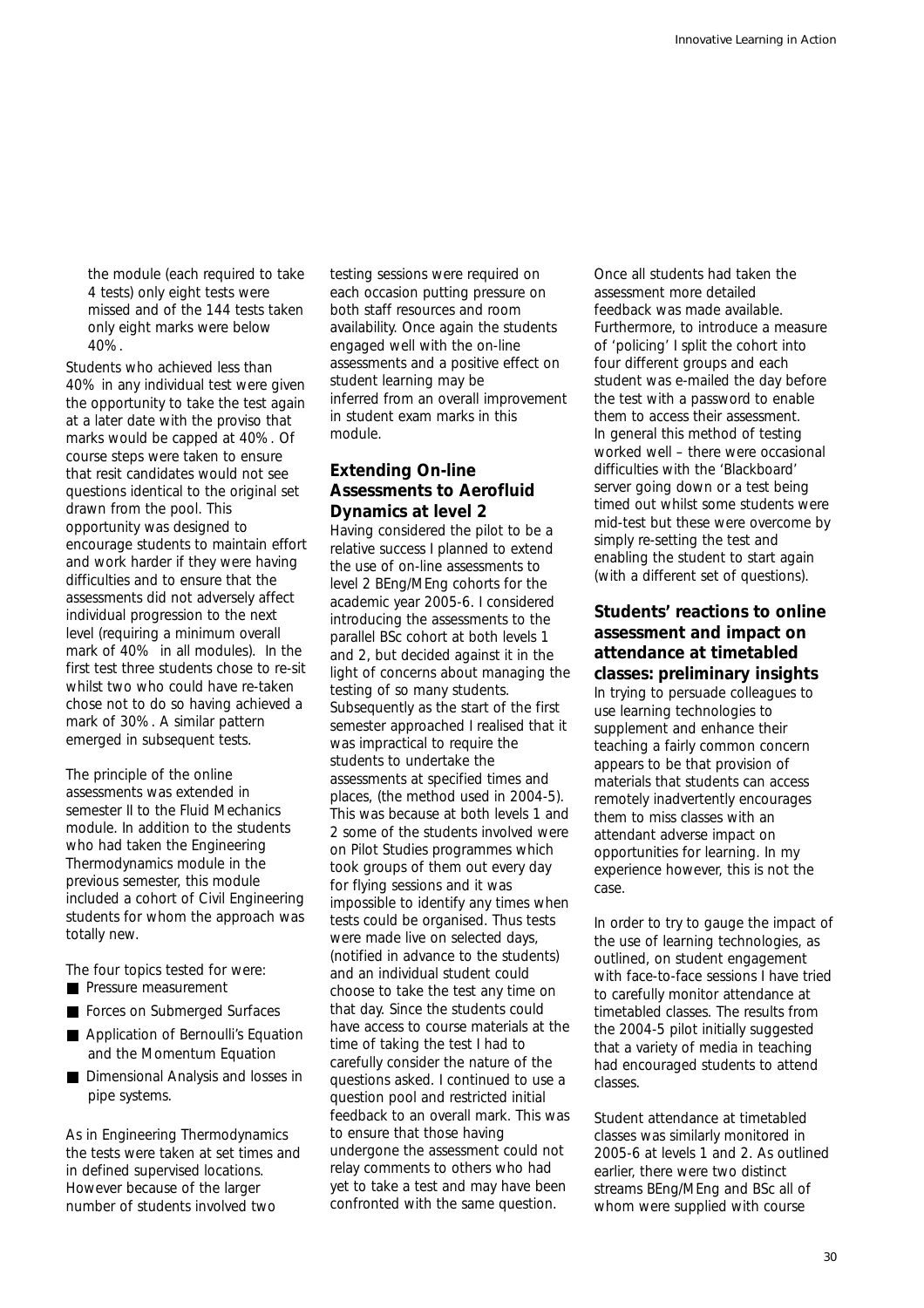materials via 'Blackboard' but only the former group underwent 20% of their module assessment based on online testing throughout the semester. Preliminary findings from the monitoring exercise suggest that 65% (24 of a total of 37 students) of the B. Eng/M. Eng cohort taking the Engineering Thermodynamics module attended 70% or more of the timetabled classes. The equivalent figure for the B.Sc. cohort is 42% (13 of a total of 31). Preliminary results for the Aerofluid Dynamics module are more striking with 28 of a total of 37 (76%) attending 70% or more of timetabled classes, as compared with three out of 15 (20%) for the B.Sc. cohort. These preliminary findings therefore suggest that, whilst it is not possible to positively correlate the use of 'Blackboard' assessments with face-to-face contact in any systematic way, there is little to suggest any negative influence. These very tentative findings are corroborated by data regarding 'Blackboard' access. For the level 1 B. Eng./M. Eng. cohort, 1,959 of the accesses were associated with assessments, the number of accesses excluding assessments was 2,914. Adjusting for the number of students in each stream average accesses of Blackboard for this cohort was 78.7 the equivalent figure for the B. Sc. being 39. For the level 2 B. Eng. /M. Eng cohort 1,482 of the accesses were associated with assessment, the number of accesses excluding assessment being 2,175. Again adjusting the figures for the number of students in each stream, the B. Eng. / M. Eng. students registered average accesses to 'Blackboard' of 58.8 whilst for the B. Sc. stream the equivalent was 36.3. Thus for both level 1 and level 2 students more use has been made of the support material available through 'Blackboard' for assessment purposes.

Initial student reaction to online assessment has been gauged by a questionnaire circulated to students during and at the end of the semester and by analysis of Module Evaluation Questionnaires (MEQs). The questionnaire survey for the Engineering Thermodynamics module (level 1) in 2004-5 was completed by 29 students. 93% (n=27) found the module 'very demanding' or 'demanding' but 83% (n=24) also found that the materials provided via 'Blackboard' were 'very useful' or 'useful' and 72% (n=21) agreed or strongly agreed with the statement 'In terms of the 'Blackboard' assessments staged throughout the module which account for 20% of the module mark, have you found that they have encouraged you to study this material on a regular basis?' The module evaluation questionnaires completed by 24 students have shown that 63% (n=15) would recommend the module to a friend and 10 students singled out the 'Blackboard' tests as a 'like' in the module. Again preliminary results for 2005-6 are more striking with 18 of a total of 21 (86%) students being 'satisfied', 'very satisfied' or 'extremely satisfied' with the module and 71% (n=15) willing to recommend the module to a friend. Interestingly, similar to findings from the questionnaire survey of the 2004-5 cohorts, whilst nine students recorded the 'Blackboard' tests as a 'like' in their evaluation nine also felt that the module was 'difficult'.

Module Evaluation Questionnaires for the level 2 Aerofluid Mechanics module in 2005-6, which included online assessment, have been analysed. In all 26 students completed the MEQ and 21 (81%) claimed to be 'extremely satisfied', 'very satisfied' or 'satisfied' with the module. 20 students (77%) also felt that they would recommend the module to a friend, whilst 16 students identified the 'Blackboard' tests as a 'like' in the module.

#### **Conclusions**

This work – in – progress tentatively suggests that providing learning resources via a VLE and combining them with regular in-semester assessments that are taken online, and contribute to the overall module mark may contribute towards a learning environment which encourages students to work steadily throughout the semester to achieve learning objectives. In comparison with a parallel stream for which on-line assessments were not used the cohorts with on-line assessments demonstrated an increased engagement with both the 'Blackboard' material and face-to-face timetabled sessions. The corollary of this is that the 'Blackboard' tests may have fuelled students' interest and motivation for study. Further research will explore this proposition in more depth and seek to determine the influence of in-semester online assessment on end of module student performance.

#### **Acknowledgements**

The author is grateful to the Teaching and Learning Committee of the University of Salford for the award of two Teaching Quality Improvement grants which have supported some of the developments described here. The contribution of S.D.Allison is also acknowledged in this work.